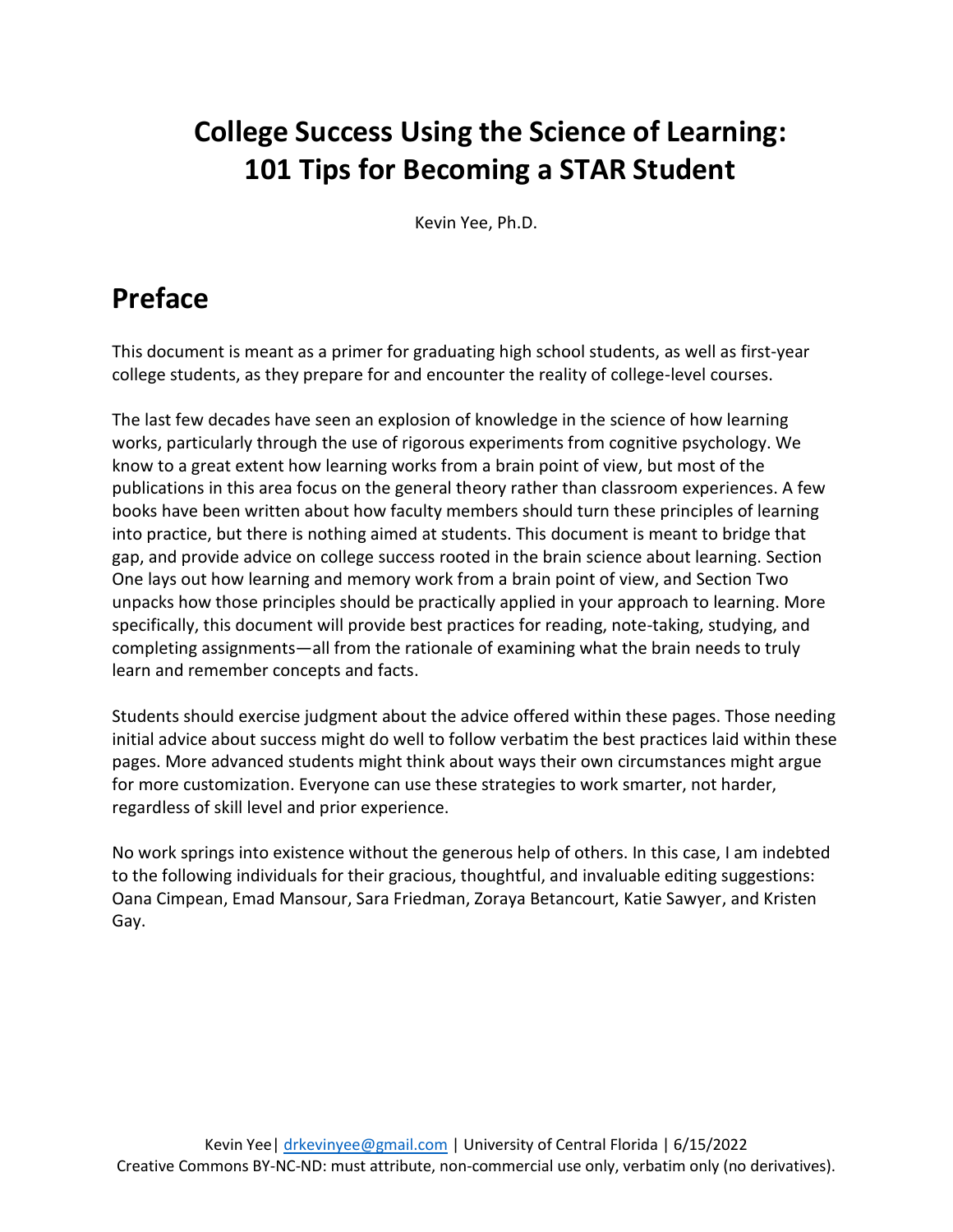### Section One: Learning and Memory

Chapter One – Memory

- 1. **The acronym "STAR" captures the main elements of the effort needed to store long term memories: spacing, tackling, attention, and retrieval**. We'll go through each of these individually in the coming pages, but it's important to remember that together, they form the basis of our recommendations for effective practices when taking notes and studying for tests—the heart of your academic endeavors.
- 2. **Spacing: you remember FAR more when you study material spaced out over several days**. Bunching up all your studying the night before a test might actually work for the test the next day, but the knowledge won't be stored for times when you will need it later—like a comprehensive final exam. It works far better to spread out studying over several days, letting your brain sleep in between sessions.
- 3. **Tackling: everything from taking notes in lecture to studying for a test requires EFFORT in the form of sustained levels of high concentration**. Your brain must be active, organizing concepts, relating new information to familiar contexts, and making connections both forward and backward in the semester's content. You (hopefully) already know that simply being in a lecture hall and hearing material does not mean that you'll remember it. There is no such thing as osmosis for learning, as if simply being exposed to knowledge will mean you can retrieve it later. It takes discrete mental effort to store and later retrieve any memory, including facts, figures, definitions, and formulas.
- 4. **Attention: because memory formation is extremely difficult when attention is split, multitasking must be avoided at all costs**. Scientists agree that "multitasking" does not even truly exist. What students do in boring classes is better labeled "task switching," since the brain can only pay attention to one thing at a time. Experimental results are quite conclusive that students who task-switch perform worse than those who remain focused on just one task. Therefore, it's important to avoid distractions and temptations during lecture time.
- 5. **Retrieval: practicing matters—a lot**. Since neural pathways in the brain, the building blocks of memory, are strengthened by repeated use, retrieval becomes easier the more that material is practiced. The reverse is also true: without practice, attempts to retrieve the memory (such as during a test) are much more likely to fail.
- 6. **The STAR elements should be employed together.** Particularly when studying, retrieval practice should take place without distractions, with purposeful concentration that highlights forging connections and contexts, and intentionally mixing together practice of older concepts with newer ones. The same goes for notetaking during class, when purposeful brain activity should be at its highest levels.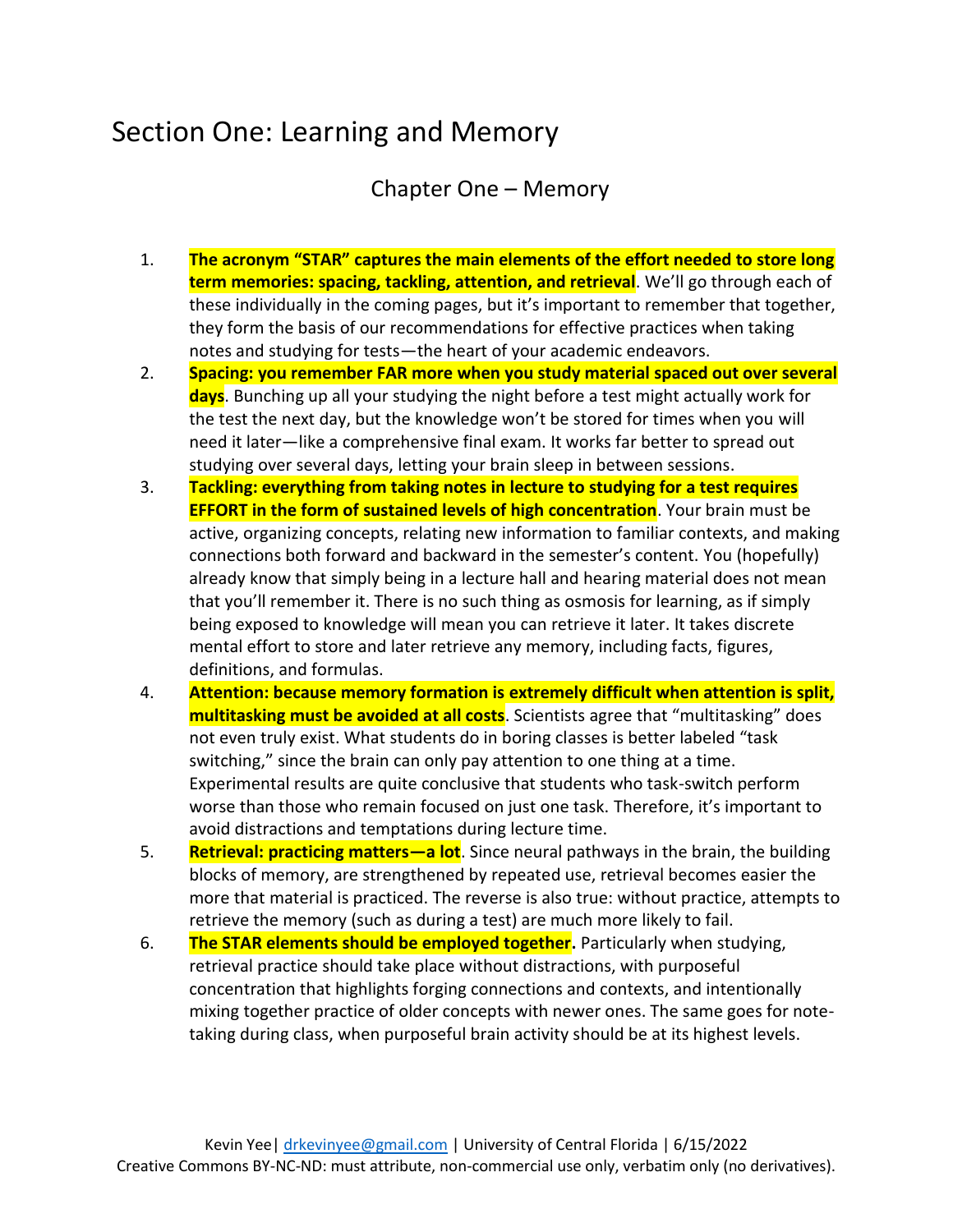### Chapter Two – Beyond Memory

- 7. **Forget whatever you've heard about learning styles**. Despite what you may have been told in school earlier, it turns out that no one is truly a "visual learner" or an "auditory learner." You may have preferences (such as studying alone vs. in groups, in quiet vs. with music, etc.), but these surface preferences conceal the deeper truth about learning. Using rigorous experimental testing, scientists have proven over the past few decades that the way we humans learn is more alike than different, and the core principles of STAR for memory apply to everyone equally, regardless of learning preferences.
- 8. **Feed and pursue your interests motivated by higher purposes**. Some students want to help others, for instance, while others want to find climate and pollution solutions. Connection-making and learning are naturally deep and strong when inherent interest is high, so keep your heart in mind when selecting a major. Choosing a major you love will literally make learning easier from a brain point of view.
- 9. **Don't give up, even when your grades are discouraging**. Research shows that resilience in the face of adversity, sometimes called simply grit, is an important marker of success. Put another way: failing the first time only defines you if you allow it by giving up. It's your adaptability when trying alternate methods that will drive your ultimate learning.
- 10. **Tackle college with a "growth" mindset**. Neither intelligence nor performance is fixed, and any failures can be overcome by determination and practice. Failures, in fact, should be perceived as normal, natural, and expected. These are challenges that spur you to the next level of learning and performance.
- 11. **Approach college work knowing that you can handle it**. Remember, you would not have been admitted if the college didn't think you could succeed! Believing in your ability to perform a task is more than a feel-good platitude; it has the weight of science. Those who lack self-efficacy face physiological barriers to learning—the brain actively makes it harder to learn if you believe the task to be too difficult. Fortunately, the reverse is true as well. It gets easier when you believe you can do it.
- 12. **Seize opportunities to engage in reflection**. When reflecting, you should think about the context for course concepts and connections between those concepts. Do you have any gaps in prior knowledge that need to be filled before you can be successful? Do you see how the separate parts integrate into a cohesive whole, or how the larger system works? Can you apply something you learned in one context to a problem in another context? Reflection is a key tool to move beyond comprehension to true wisdom.
- 13. **Cultivate ways to ponder your own processes of learning and thinking**. Research shows that this kind of metacognition is beneficial beyond just self-awareness, and leads to actual gains in test performance. When you become aware of your own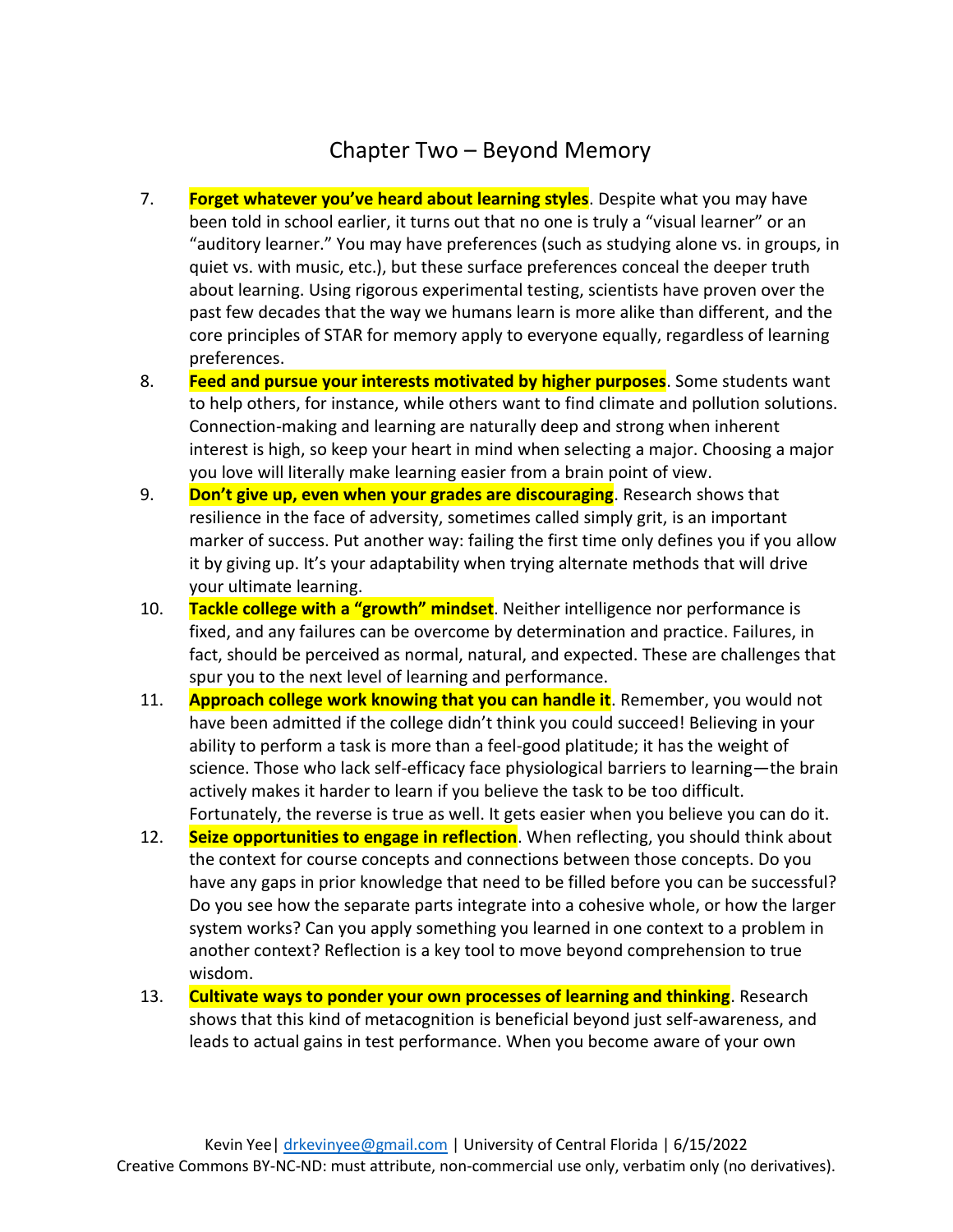thought processes and habits, you end up leveraging them more successfully to maximize learning.

14. **It helps to identify which task in "Bloom's Taxonomy" faculty are asking you to master at any given moment**. This schema for education dictates many faculty actions. They are asking students to do one of these actions at any given moment: knowledge, comprehension, application, analysis, synthesis, or evaluation. These items are arranged in a hierarchy, with evaluation on top. In-class activities are often "application" or below, while larger projects are often "analysis" and above. Knowing what they want you to master makes it easier to accomplish the task.



Bloom's Taxonomy (1956)

- 15. **Recognize that faculty in certain disciplines are trying to move you away from assuming the world consists of "right" and "wrong" answers**. In fact, some faculty are impatient with students who seek only "the right answer." Many faculty are looking for students to embrace complexity rather than right/wrong answers, and to still be able to isolate a winning solution, as long as they have defensible justifications.
- 16. **Always think in terms of "messy" problems**. Your faculty members may (or may not) provide you with intricate, involved, and messy problems to work on, but even if they do not, you should dream up your own. Messy problems are ones that resist simple solutions, often requiring expertise in more than one discipline to address adequately. You should train your mind to think in terms of messy problems,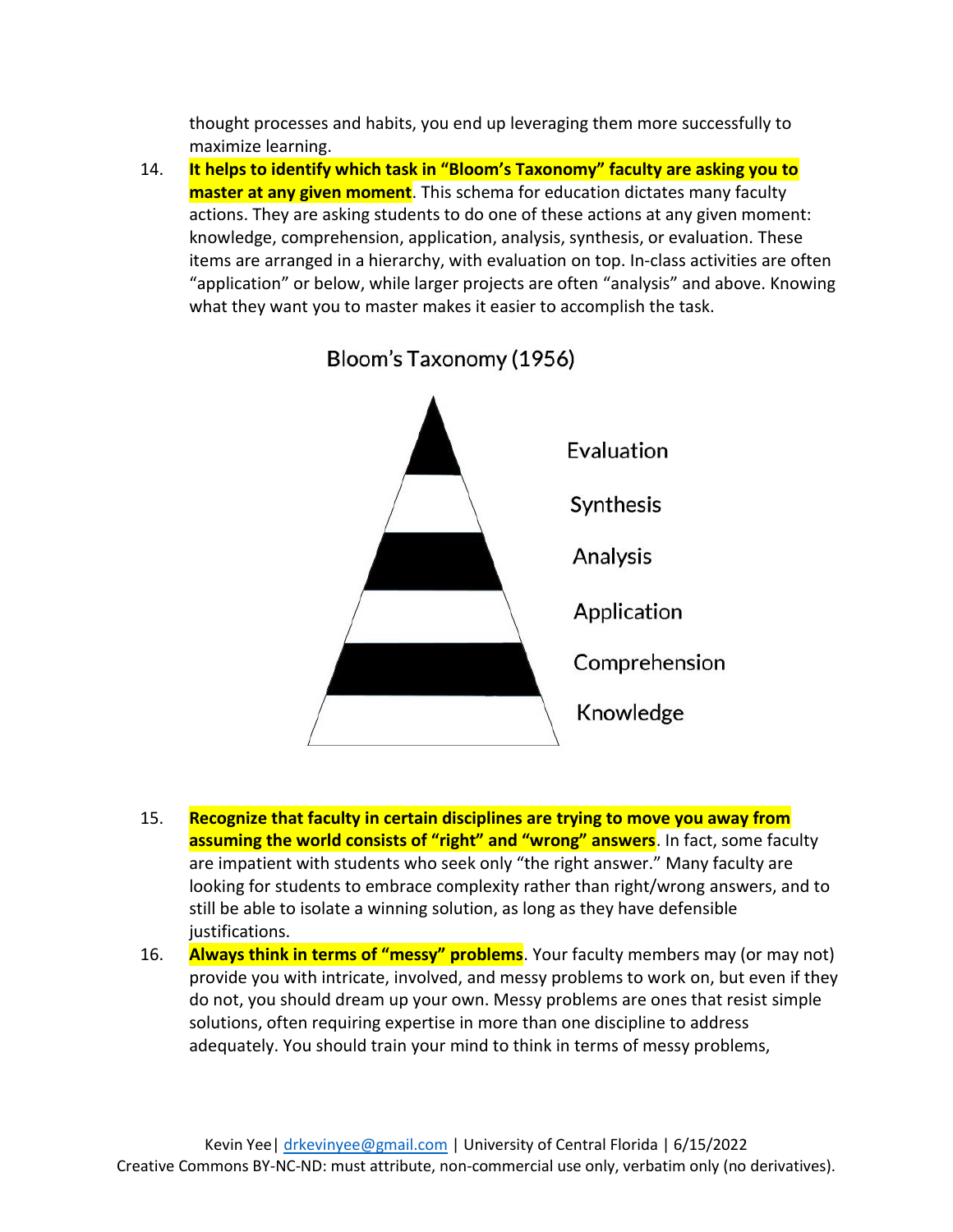endlessly hypothesizing and discarding possible solutions, as these types of problems most accurately reflect what awaits graduates in the workplace.

17. **Seek out experiential learning opportunities**. Certain types of learning have been demonstrated to be highly effective for students, such as service learning, doing research with a faculty member while an undergraduate student, and working in an internship. When possible, you should seek out these "high impact practices," especially when an entire course is built around them.

### Section Two: Applications

### Chapter Three – Reading

- 18. **Always buy the book!** Don't trust online and word of mouth reviews that suggest the book isn't necessary. You will be massively short-changing yourself if you do not have the required textbooks. Even burdensome costs should not override this principle. Skipping the textbooks is "penny wise and dollar foolish," since you are saving a smaller amount of money but wasting the larger tuition cost by squandering an opportunity. The textbooks provide skills and knowledge, exactly what you are here in college to gain. Electronic versions are also fine.
- 19. **Write in your books**. College is an investment; don't be shortsighted by thinking only of the resale value of your used book and shortchange your education in the process. The notes you make in the margins (or digitally, if it's an e-book) can be critical to prompting effective discussions or even just internal discoveries during the class time. Use the margins to express surprise or disagreement, compare to other passages, and especially to ask questions you don't know the answer to.
- 20. **Highlighting may not be very useful for learning**. Several key studies have demonstrated that highlighting as a reading strategy is largely ineffective, and may even be counter-productive if it generates a false sense of security that you've seemingly mastered the material. The main problem with highlighting is that it perpetuates momentary mastery, but does nothing for long-term memory. When you're away from the book is when you're going to need the information. If you do highlight your readings, remember to be selective, because highlighting everything would look visually the same as highlighting nothing, and also remember to take notes beyond the highlighting that will be more useful for long-term memory. Highlights already on a page, such as in this document, flag your attention and are fine. But adding your own highlights is less effective than taking reading notes.
- 21. **Read for complete understanding**. Rather than considering the text as an introduction and the lecture as the content, consider the reading to be the moment when content is delivered. You should continue to read this thoroughly even in classes when the professor covers the same material in subsequent class sessions.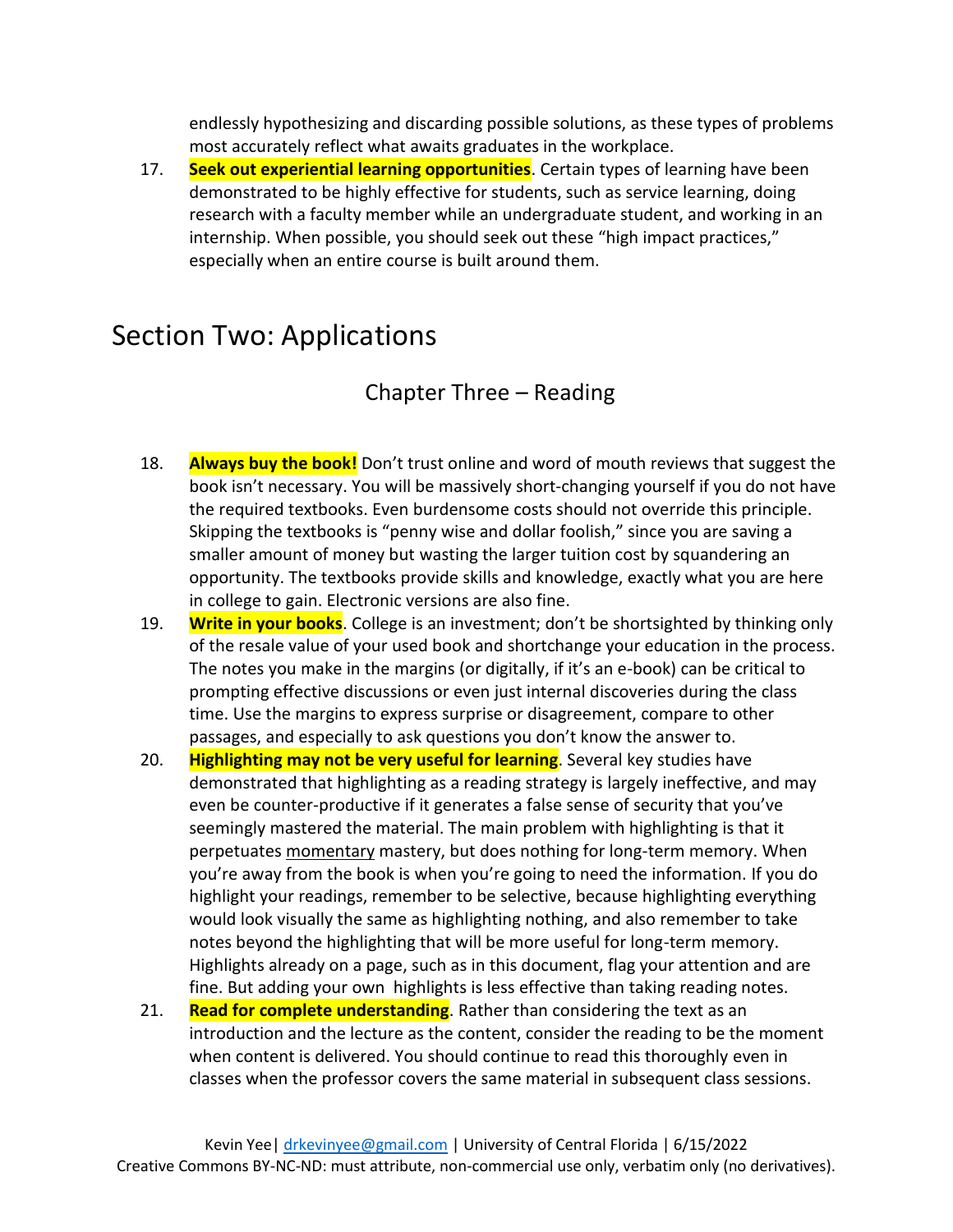- 22. **Avoid reading when tired**. Simply passing your eyes over every word but not understanding them does not count as reading. You need active engagement with the material, and it should not be unusual at all to mentally engage in dialogue with the text. Since sleep is important for memory (more on this later), you should sleep when tired and return to reading when fresh. For this reason, procrastinating about reading assignments will get you into trouble!
- 23. **Make reading a highly engaged activity, with constant mental questioning and note-taking**. The emphasis must be on active thinking and mental processing. One famous strategy is SQ3R (survey, question, read, recite, review), but this is only one option among many. The larger point is that the most effective kind of reading might not be simply to start at the beginning and read it only once.

#### Chapter Four – Note-Taking

- 24. **Always take notes, even in classes that don't seem to demand it**. There is a wellknown phenomenon called the "illusion of mastery" that occurs when students hear an expert explain advanced concepts. During the expert's explanation, students have no questions and thus may not take notes, but many struggle to recreate the skill, logic, or knowledge once away from the expert. Resist the temptation to assume it will be equally obvious later, and record notes during the lecture.
- 25. **Balance note-taking and careful listening**. Because the brain can't truly do two things at one time, any time you spend writing notes will mean reduced attention to the continuing lecture. But notes are important not only for later studying; they also help with starting the process of storing memories. The mere act of taking notes on things that you see, hear, and think creates associations in the brain, and since memories are associative, the taking of notes will improve recall over just listening even if the notes are not looked at later (but they should be looked at!)
- 26. **Take notes for studying, not for comprehensiveness**. Instead of taking notes that try to capture EVERYTHING, aim to take notes which can encourage later recall. That might mean a focus on concepts and definitions, or perhaps formulas. Faculty seldom pack all relevant information into the lectures; the reading covers many important ideas as well. Your job is to record the connections, context, and connotations that are not obvious in the reading. Of course, you need to have done the reading ahead of time!
- 27. **Take notes FAR beyond what's displayed on screen**. Simply capturing the displayed words accurately will often not be enough to jar your memory about the crucial steps, relationships, and concepts discussed while these words were displayed. Take notes that capture the lecture and discussion as well as the slide content.
- 28. **Capture deeper and long-range context in addition to the close details provided by the instructor when taking notes, even when the instructor does not address the**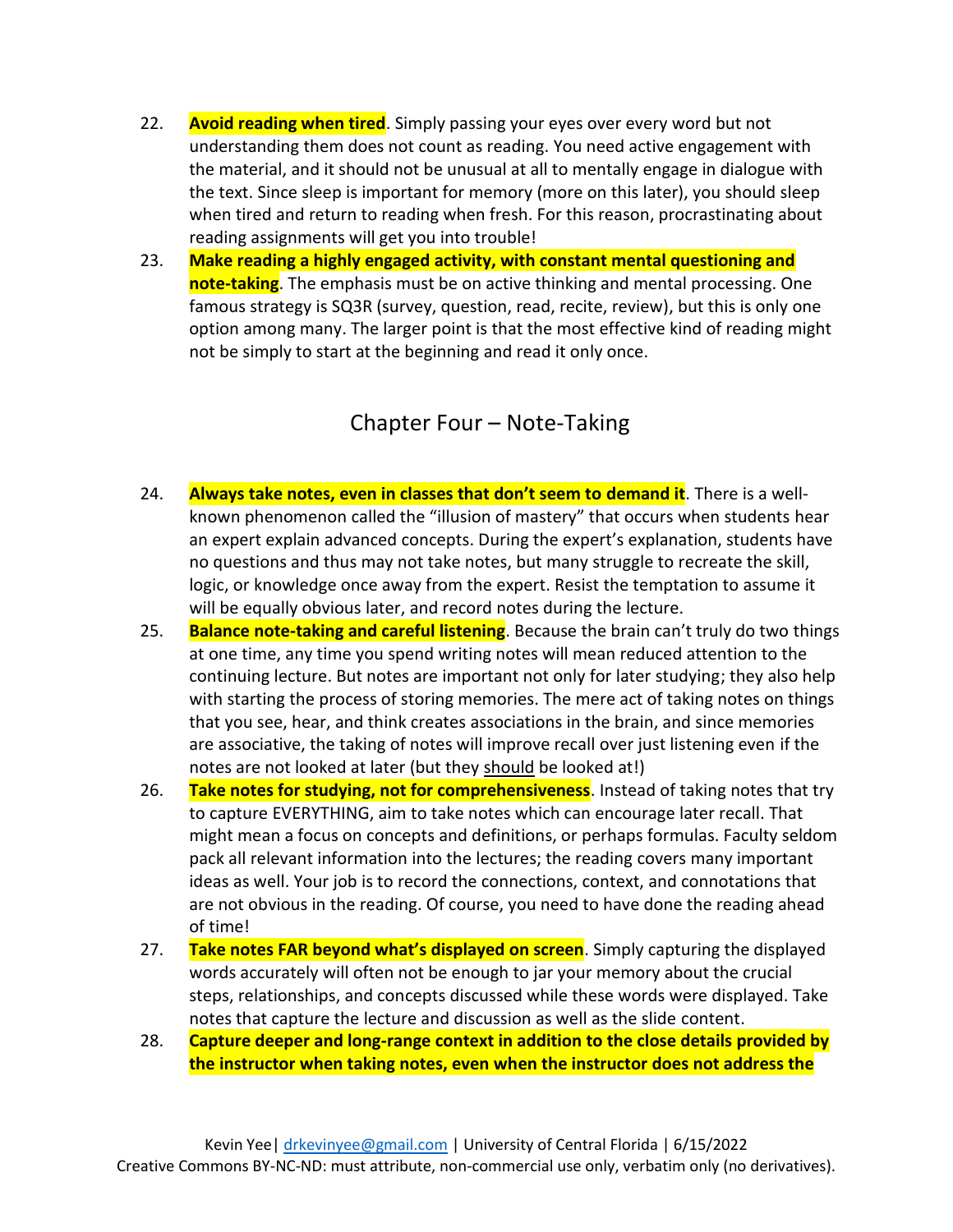**context**. The problem facing instructors is that they have "expert blind spots": because they know the material so well, they don't remember to explain connections and relationships that appear almost too obvious to them. Your task is to place each new piece of information or concept into the proper context so that you see (especially days later) how it fits into the bigger picture. Notes on these kinds of relationships are extra valuable as study aids, precisely because they don't show up in the notes on screen.

- 29. **If presentation slides are made available before lecture, it's acceptable, but NOT sufficient, to print them out**. It might be wiser in some cases to resist printing the slides, the better to approach note-taking as a highly active process during class. If you do print the slides, be certain to augment them HEAVILY with additional detail that captures the lecture and discussions. Far too many students simply print out the notes and do little else, but such an approach will be almost completely ineffective.
- 30. **Take notes with enough detail that you would literally be able to provide a similar lecture to a classmate or roommate**. While we learned earlier not to record everything, you do need to record a significant amount of details. The more details (and context) you record in your notes, the better you'll be able to study from them. More detailed notes also help memory formation even before studying begins. If the class moves too fast to take detailed notes on the spot, take fragmentary notes as needed, but flesh those out with fuller details immediately after the class, before the short-term memory fades. You may also want to develop your own shorthand and abbreviations.
- 31. **Don't take photos of the screen as a replacement for notes**. As described above, the value of note-taking is not in the NOTES, it is in the TAKING. Because memory formation requires effort, a photo alone does no good. Taking a photo during class for later note-taking might be acceptable—provided there really is a follow up later to take curated notes from the photo. But remember the value of the classroom experience is often a combination of notes on screen and words spoken by the instructor.
- 32. **Do not buy notes as a replacement for your own**. If you miss a class, one approach could be to borrow notes from a classmate and then make your own sets of notes (NOT duplicates, but ones of your own devising, using your own words, and especially leveraging your own active thinking about the content). Always keep in mind that notes taken by others might well be less comprehensive than notes you would have taken yourself.
- 33. **Keyword-style notes offer the best format for note-taking**. The fabled Cornell method for notes involves using only the right-hand side of the paper for outlinestyle notes that capture the professor's lecture, leaving the left side free for later inscribing of keywords that both capture the outlined notes holistically, and serve as flash-card style prompts to encourage full recall. The summary at the bottom serves a similar purpose.
- 34. **Experiment with mind map note-taking**. Notes that highlight relationships and interrelationships, often with bubbles and arrows, provide visual context to notes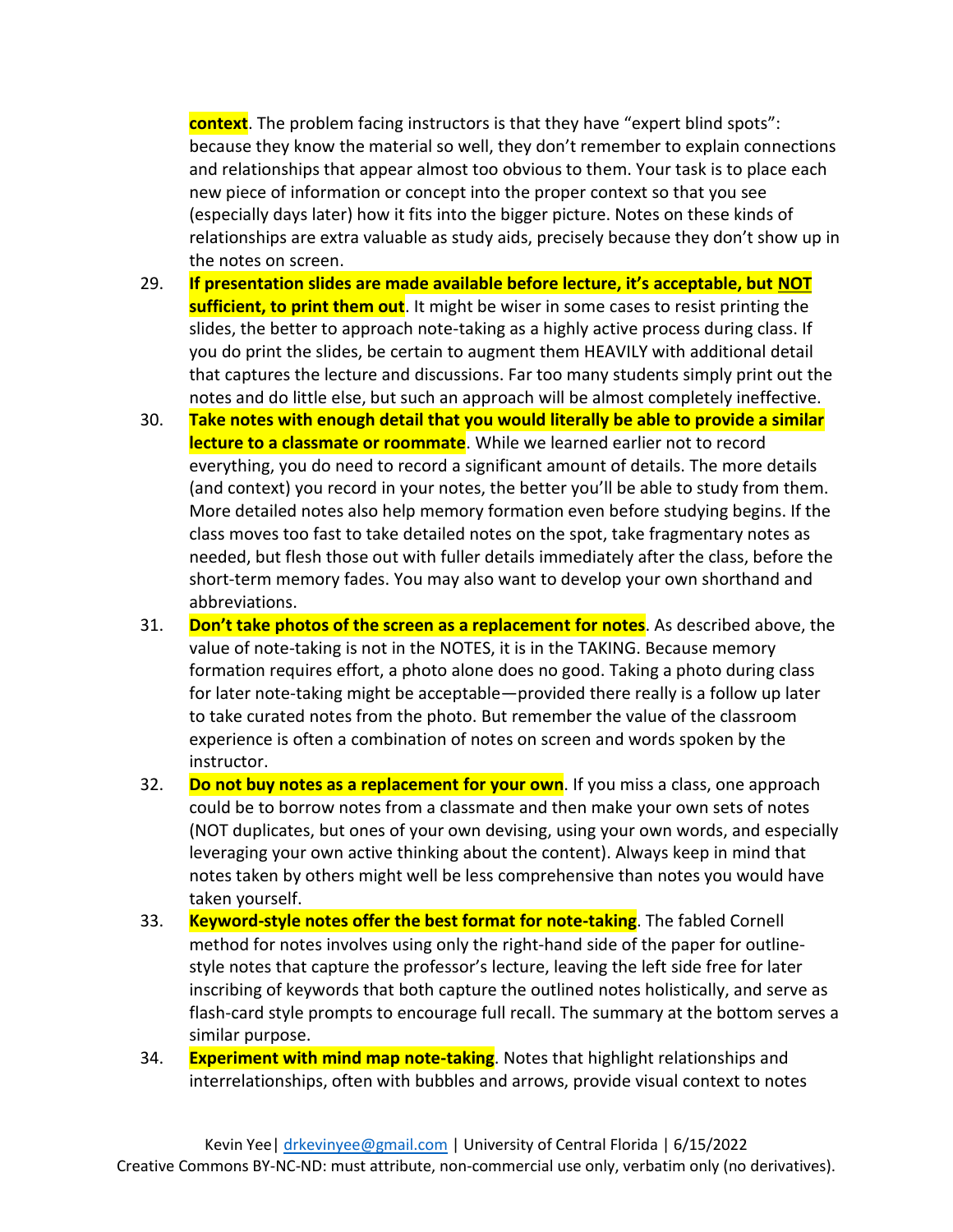that is more valuable during test-taking than simple lists of facts and information. As a bonus, the visual map is usually more clearly recalled and sketched during tests than outline-only notes.

- 35. **Draw diagrams, schematics, tables, charts, and other visually rich concepts in addition to word-based notes, even when the instructor's presentation is only word-based**. The diagrams aid with visual recall later, because you'll be able to visualize the notes and thus have a useful memory link to the content as well. Plus, visual notes increase the chance of memory retrieval simply for being a different modality than the verbal or word-based original delivery. You are basically doubling the neural pathways that lead to the same information, and doubling the chance you'll be able to reconstruct the memory.
- 36. **Handwritten notes promote memory retention over notes recorded on laptops**. The temptation students face is to use laptops to record information verbatim, as if during dictation. While this may capture more information than handwritten notes, it involves less active mental processing, synthesis, and integration, and thus often does very little to begin memory formation. If you do use a laptop, be extra conscious to limit the amount of notes you take to mimic what you would record in handwritten notes, keeping synthesis and context foremost in mind. For most students, it's better to avoid the laptop entirely for note-taking.
- 37. **Do not attempt to multitask or task-switch during class**. Not only is this rude to the instructor and nearby students, such activity seriously inhibits your ability to form memories during class. Why waste this time and opportunity? Even people who firmly believe they are "expert multitaskers" have been shown by rigorous studies to perform worse than students paying strict attention. These experiments show there are really no exceptions.
- 38. **Always sit as close as you can to the front of the room**. For one thing, sitting close will aid with your ability to hear the instructor and see the projected or handwritten materials better. Equally important is the lack of distractions from your fellow students at the front of class. Our brains are hard-wired to notice novelty in the environment, so anyone using a phone or laptop will naturally draw attention away from the lecture.
- 39. **Touch up your notes within 24 hours**. One benefit is that you can add details and connections, while the memory is still fresh, that you didn't have time to record during the lecture. It's also hugely important to remind yourself of as much detail as possible, since repetition helps drive memory. Best of all would be to finish this nextday review by challenging yourself to retrieve the notes in detail simply from memory, or from single word prompts within your notes.

### Chapter Five – Studying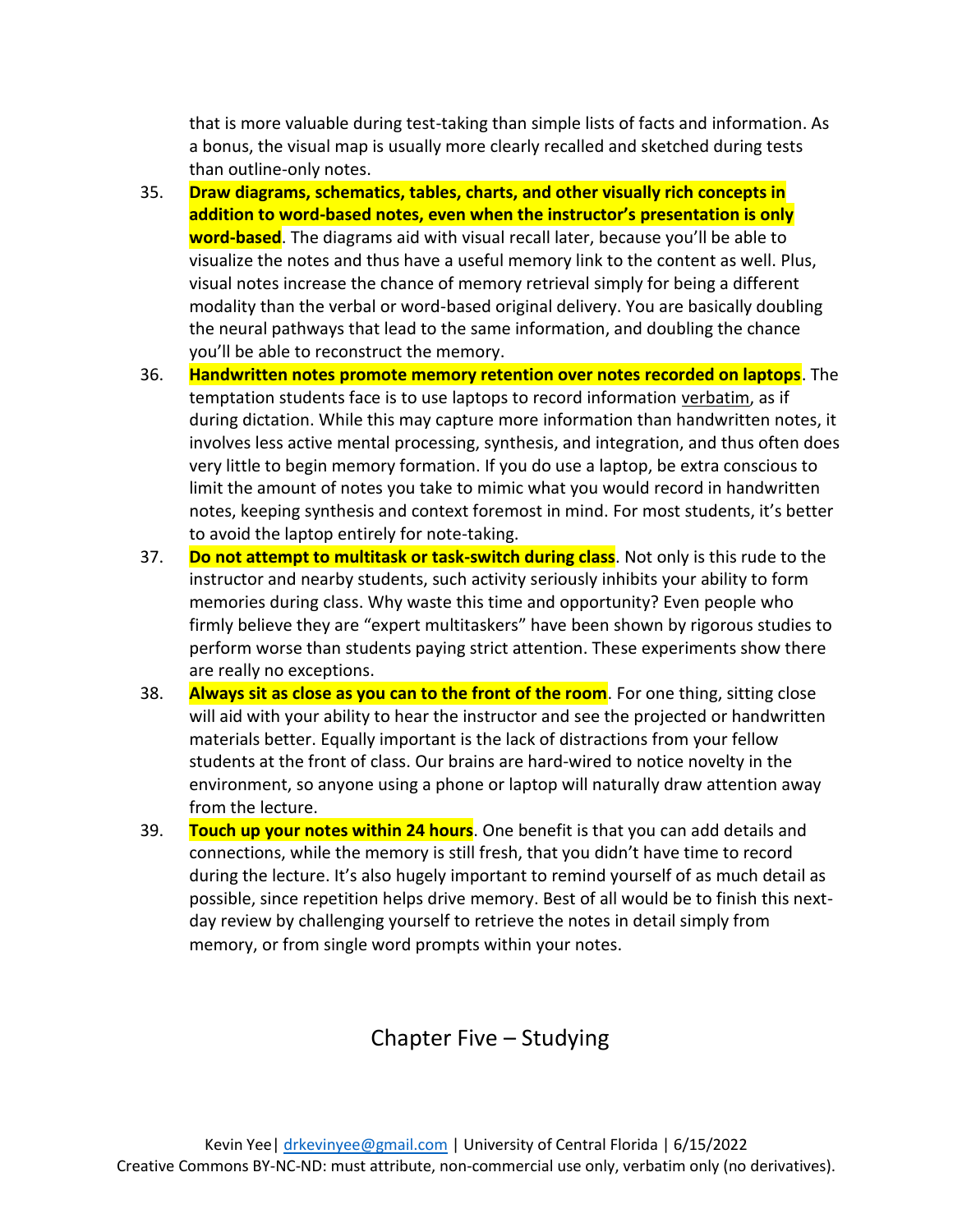- 40. **Review your notes from EVERY class at some point during EVERY day**. To take full advantage of the spacing effect, you'll want to dedicate at least 10-20 minutes per day for each class, obviously dedicating more time to the subjects with more (or more difficult) things to memorize. Remember that this effort is separate from time spent reading!
- 41. **When memorizing, master a small set of items initially before adding additional terms**. It does little good to tackle a long memorization list all at once, as you will overwhelm your abilities. The concept of cognitive load (how much your brain can process at one time) dictates that it is best to start small (perhaps as few as seven items) and then add a few each time you quiz yourself on the set.
- 42. **Vary the kind of retrieval practice you perform**. If you only ever study with flash cards where you challenge yourself to name the concept that matches the longer definition, you will struggle if asked on the test to write out a full definition of a term that, by itself, seems very familiar. Your brain will only remember what you make it practice, so use flash cards and similar programs/apps in both directions. Some apps also challenge you to write down the answer as a fill in the blank, which provides even more effective practice.
- 43. **Treat every study session like you are preparing for a cumulative final exam**. Retrieval of memories becomes easier with repetition, and if you take mastery of the material seriously throughout the term, final exams are much less stressful or difficult. The best approach to take is to learn the material as if you had to teach it. One strategy is to mentally elaborate on the notes beyond what's written. Remember to address both surface memorization tasks and deep conceptual issues.
- 44. **Review multiple subjects at the same time, such that you're constantly switching between them**. Mixing practice even between subjects has been shown to increase performance. It may seem counter-intuitive, but experiments with flash cards (or the digital equivalent) show that the biggest gains in long term memory come from practice that mixes up various classes in one study session. Your ultimate goal is to prove you can solve problems and offer definitions without need of expert help, such as the textbook or professor.
- 45. **Examine the context until you truly comprehend why these facts or skills are relevant for you**. Your brain is hard-wired to forget material it thinks you don't need, such as the color of your bath towel six years and four months ago, or where you parked your car in each day of the past month. Simply put, your brain will remember only those things it considers relevant to itself, so if you want to remember something, you have to actually believe it's important and relevant. Chase context and relevance until you find it. Otherwise, the physiology of the brain and its use of neural pathways will actually work against your ability to remember.
- 46. **Convince yourself that you like every subject you are studying**. Since the structures of the brain used to store short-term memories are associated with emotions, it's absolutely true that hating a subject literally makes it harder for your brain to learn it (and vice versa: liking it makes it easier to learn). If this doesn't come naturally to you, try finding the positives where you can, and build upon them. You might try to think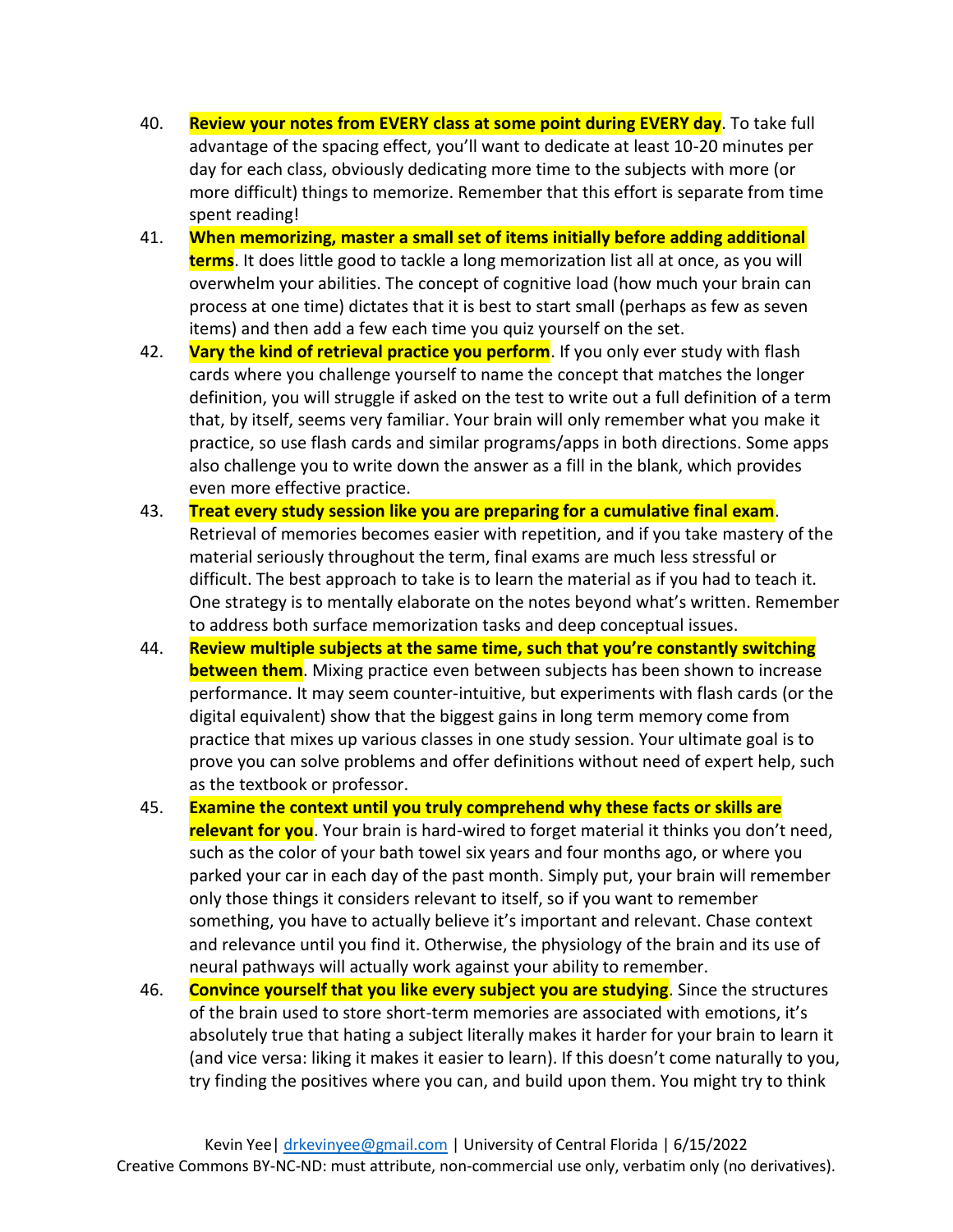of a future situation where you might apply the concept or skill, for instance, to alter your feelings about the subject matter.

- 47. **Do not re-read the textbook as a form of studying**. Experiments have shown very low benefits to re-reading entire chapters before a test. Assuming the text was read once originally, any time allotted for re-reading would be better spent using existing notes to challenge yourself to retrieve as much as possible.
- 48. **Study with a partner or group when possible, during which time you should actively quiz and challenge each other**. Because memories are associative, you'll double your chances of recall when your brain encounters the material in more than one modality. Explaining concepts and definitions to others in a group serves the dual purpose of helping the speaker (enhanced chance for recall) and the listeners (alternate explanations for the content).
- 49. **When studying alone, choose an environment that maximizes your ability to focus**. The chair you choose should be comfortable enough that you can remain here for a significant time during study, but not so comfortable that you become tempted to nap. Depending on the task, it may be better to study without any music, but for some tasks, music without words can aid in the focus. Music with lyrics might distract you from your focus, which is not optimal.
- 50. **Create a study plan that includes breaks, and stick to it**. Like a muscle, the brain will tire over time, and needs breaks. If you're looking for a starting point suggestion, try twenty-minute study blocks, interrupted by breaks that alternate between five and fifteen minutes. You can customize the allotment, of course, so long as you keep the focus on the study, not the breaks. Resist the temptation to multitask during a study block, and remain focused on the task at hand for optimal results.
- 51. **Review notes right before bed**. There is a demonstrated jump in performance if study notes are reviewed minutes before sleeping, as this aids with the transference to long-term memory. The cause is a process called the recency effect; your brain has the best chance of storing into long-term memory those things actively contemplated just before sleep.

### Chapter Six – Test Prep and Test-Taking

- 52. **Quiz yourself as frequently as possible**. Studies have shown that the very best type of test preparation is practice testing. More than anything else, practice testing increases grade performance on actual tests. If the instructor doesn't make practice tests available, it's a great idea to make one yourself, from scratch, and then take your own test.
- 53. **Do extra homework**. Because homework problems function like practice testing, you should complete extra homework problems beyond the required ones, especially in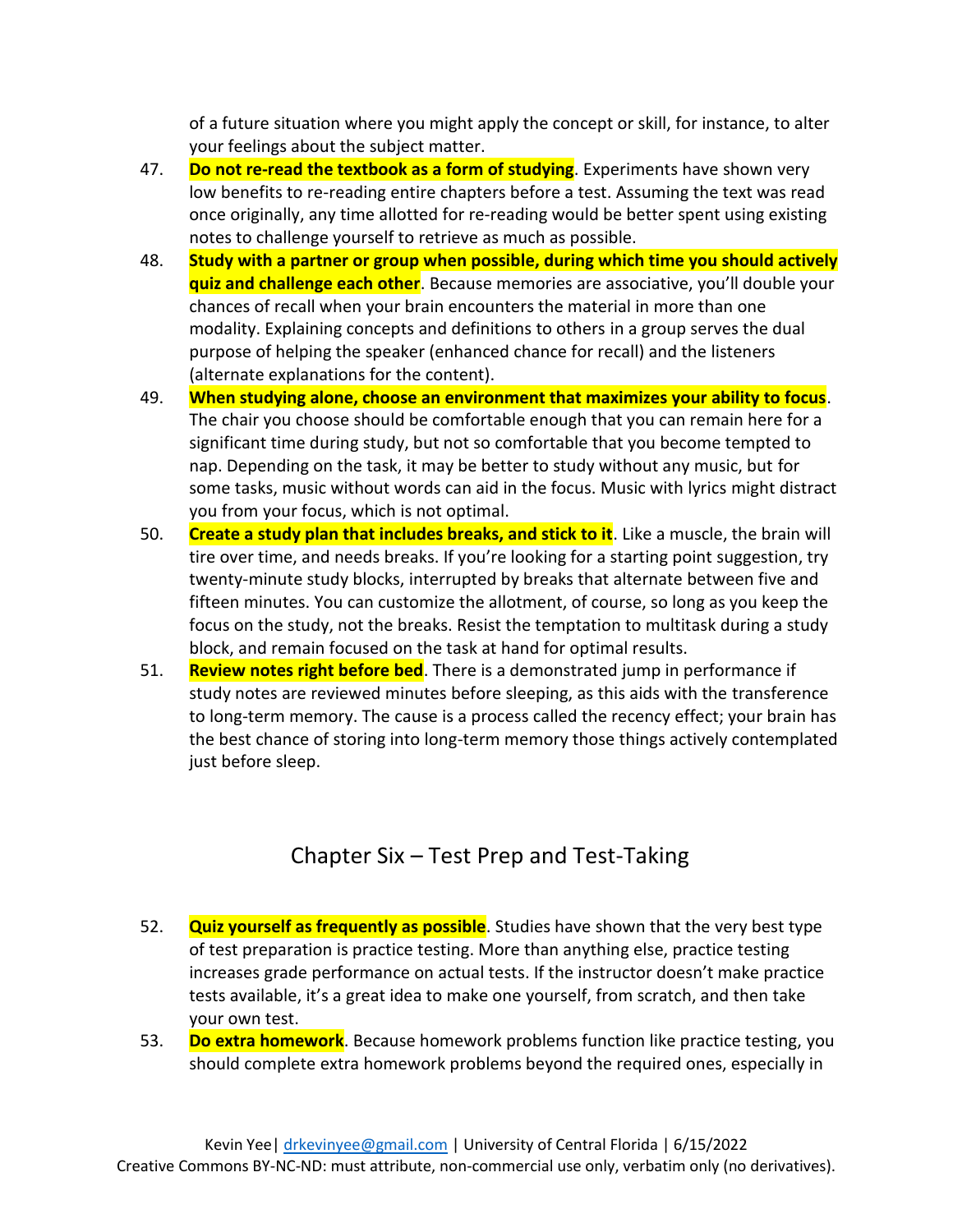classes that are difficult for you. While the temptation may be strong to stop after the required problems are finished, and doubly so if the instructor does not collect or grade the required ones, you should also do not only the minimum, but indeed every homework problem you can, unless you are absolutely convinced that you have mastered these concepts and will benefit more from study in other areas.

- 54. **Seek alternative explanations online for concepts that remain difficult for you as the test approaches**. If the textbook and your lecture notes are not sufficient to help you understand a concept, turn to online resources to find an alternate explanation. Often, the fact that the online tutorial may explain a concept from a different angle or direction proves to be very helpful.
- 55. **Sleep well the night before a test**. Studies are quite clear on comparing students who sacrificed sleep in favor of continued extended review versus those who opted instead for a full night of sleep. All other considerations being equal, those with full sleep easily out-performed those who studied more. A tired brain simply cannot operate at peak performance.
- 56. **Review notes to load concepts, terms, or formulas into working memory on the day of the test**. While cramming is far less effective for long term memory than regular study spaced out across several days, there is a short-term boost in memory if you review just before a test. Remember, however, that this should not be the only study done for that entire chapter, or all of it will be lost within 24 hours, and the final exam—not to mention the rest of your career!—will be in serious jeopardy.
- 57. **Counter test anxiety if it manifests**. Crippling anxiety about tests is very real for some students, but you need not accept its presence with resignation. Often, the anxiety stems from a belief that you cannot master this material, and as such is fundamentally a self-efficacy problem. Use your extensive study, homework solving, and test-preparation to assure yourself that you can, in fact, perform this work. Other calming techniques such as focused breathing or meditation may help as well.
- 58. **Scan the test when you first receive it with an eye toward creating a strategy of what to work on first**. Some tests have sections that are worth far more points than others, and it's not uncommon for these more important sections to come last on the test. It may be wise to complete this part of the test first, especially if the remaining portions can be done quickly if time runs short. Or you may consider a strategy that apportions time in a certain way. The point is to scan the entire assessment first and formulate a strategy to give you the best chance to earn maximum points.
- 59. **If you must guess, guess wisely**. The correct answers to multiple-choice questions can sometimes be deduced from available clues, even if you don't have the underlying knowledge. If three of the available choices use a parallel structure but one is not like the others, this may indicate the one to choose (though not always). A process of elimination will be useful if you know some of the related knowledge, or if you know for sure what is not a correct answer. Absolute terms may provide hints to the correct answer. Any phrasing that uses words such as "always" and "never" might be approached with suspicion.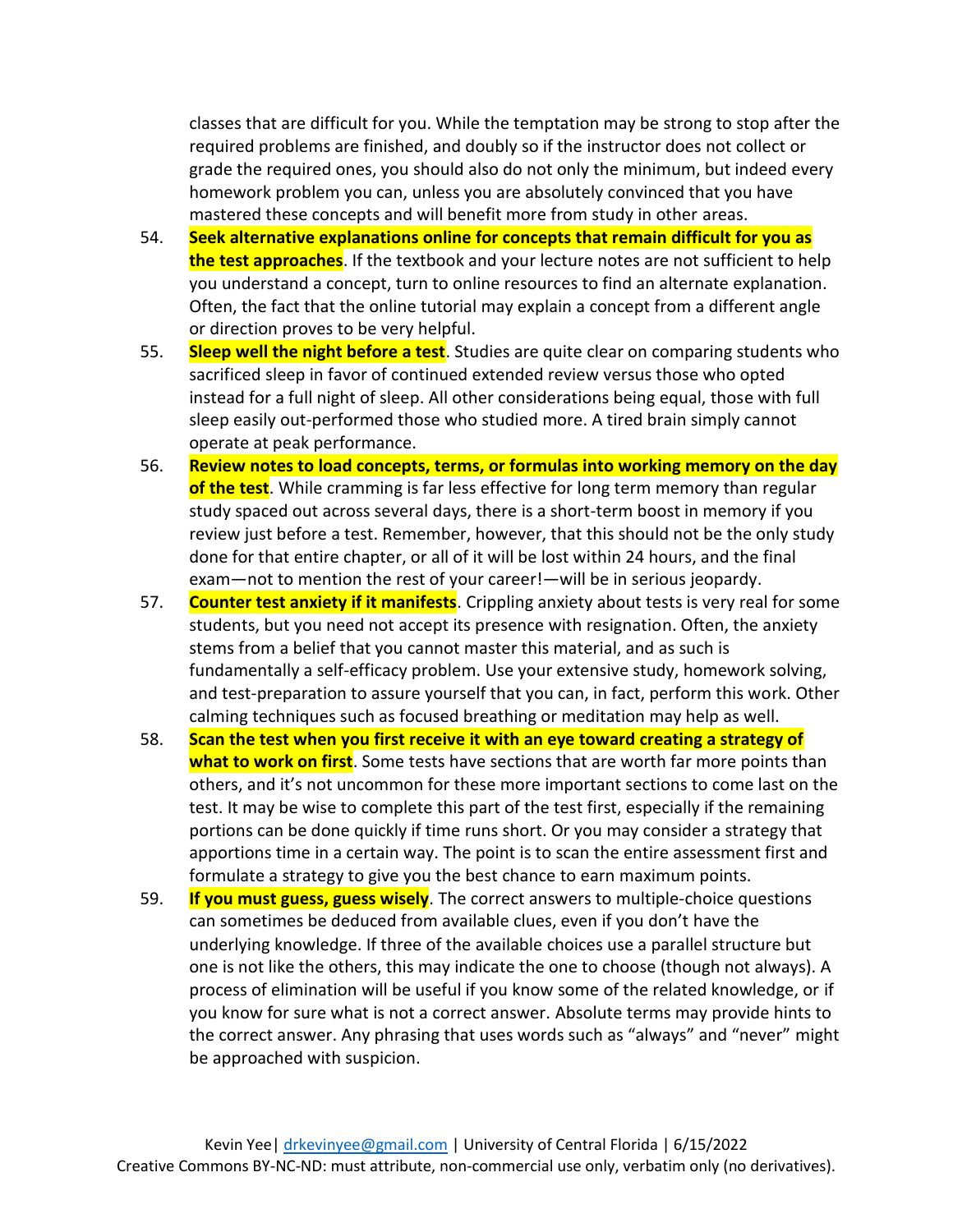- 60. **Tests that require longer written answers of a paragraph or more will always benefit from a plan, even if minimal**. Pause to reflect at least one minute, and maybe much longer, to think about various ways to address the writing prompt fully. A brief outline is a must, and some kind of topic sentence is ideal, though you need not overthink having a fully original thesis.
- 61. **Use leftover time to double-check your work instead of turning in the test immediately**. For some reason, students seem inclined to hand in the test as quickly as they can, but this momentary burst of relief is often not worth the cost to the grade. Take the time to perform a double-check of your work, especially in disciplines where there may be more than one way to find a solution. In instances where you remain uncertain, do not automatically dismiss your first instinct, particularly if you are prone to overthinking.

#### Chapter Seven – Writing Essays

- 62. **Start essays early!** As experienced graders of student work who have been exposed to hundreds of other examples, faculty are expert at detecting work done at the last minute. Various elements such as spelling, syntax, and rudimentary or incorrect concepts weaken such assignments. Since these projects are often weighted heavily in the overall grade, it's important to give them the attention they deserve.
- 63. **Understand (or seek) the rationale for this writing assignment**. If you don't know the skill that this assignment is designed to measure, it's easy for misalignment (and negative grade ramifications) to creep in. By contrast, if you do know it, it will be much easier to ensure you're hitting the necessary marks to get a good grade. If the instructor doesn't automatically provide the purpose, ask for it, or fill in the blanks yourself.
- 64. **Analyze the grading criteria**. If it's not present, ask the instructor how the grade is determined. You'll want a clear understanding about how to focus your energies before you start writing, as well as a chance during the revision process to perform a frank double-check on whether you're likely to earn a high score in each category.
- 65. **Isolate your target audience clearly**. Often the writing prompt will include this information, but if it does not, seek clarification from the instructor. Knowing who the target audience is will help you calibrate the level of explanation correctly. Without this information, you run the risk of over-explaining things that are understood, or alternately assuming too much is previously understood when in fact your job is to unpack those concepts.
- 66. **Finalize your main idea BEFORE writing or even creating an outline**. It's inefficient, and sometimes even dangerous, to compose your essay before you know what your main argument will be. In some disciplines the main idea needs to be an original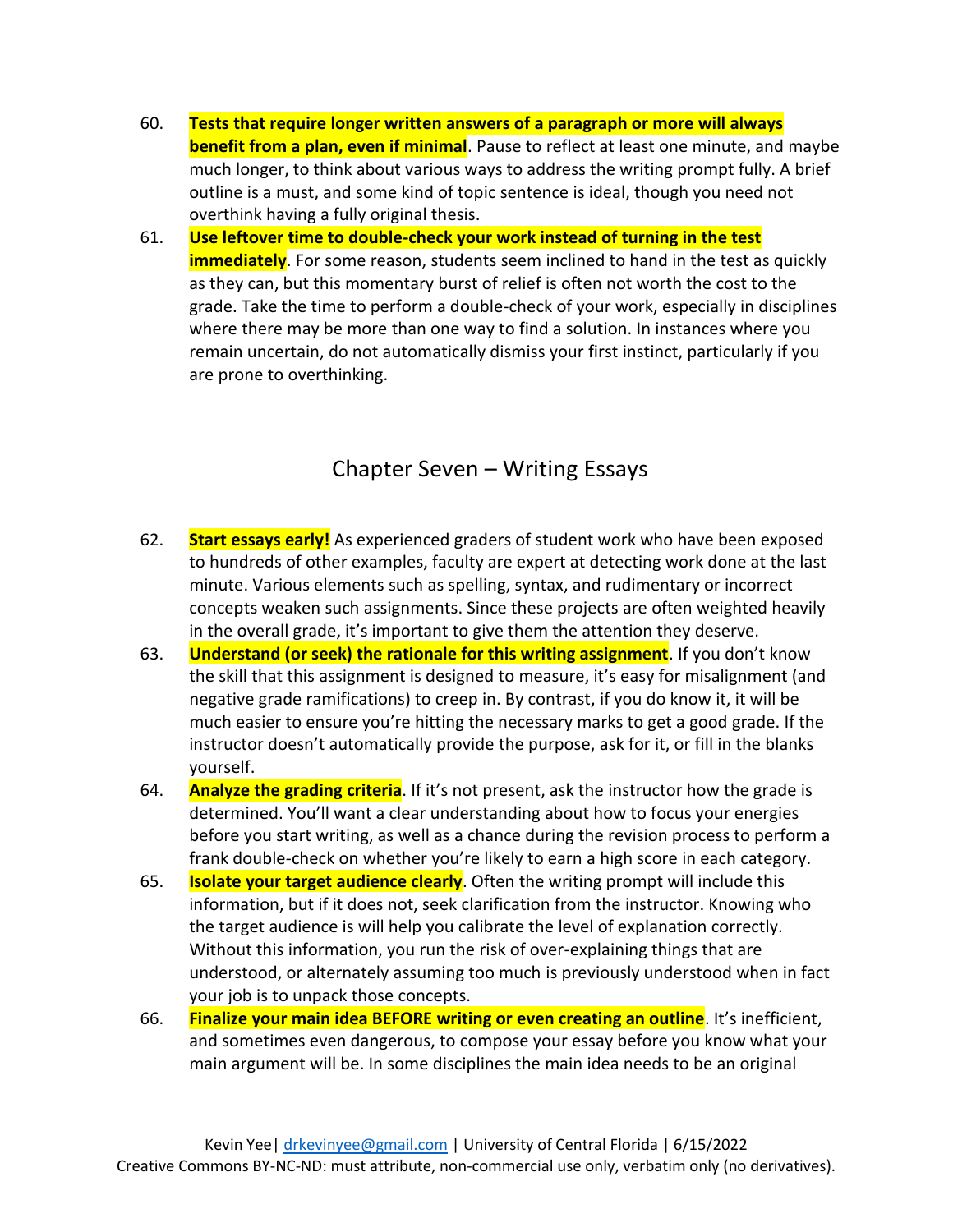thesis. Since instructors sometimes have very specific expectations about what the thesis should look like, clarify whatever questions are not addressed by the writing prompt. If possible, try to run your thesis statement by your instructor for approval prior to completing the first draft. This will give you an opportunity to ensure that you are on the right track early and, if not, to revise.

- 67. **Create an outline of your paper before writing it**. A bulleted or numbered-list format is fine, but the major ideas should be written with the thesis specifically in mind. Each numbered item represents a paragraph-length argument, and all of them together should sufficiently support and advance the thesis. Sub-bullets can help you organize the various pieces of evidence you plan to use.
- 68. **Develop a brainstorming method that allows you to add incremental items over time**. Note-taking apps are ideal homes for outlines because you have easy access to them at odd times. You should ruminate about your argument and pieces of evidence whenever you have down time across several days. As ideas come to you while riding the bus or waiting for other classes, hurry to record them in your outline. Over time, this will make your essay even stronger once you finally sit down to write it—another great reason to start early.
- 69. **View a template or sample appropriate to this discipline**. A great final step before you start writing is to study a sample essay similar to this assignment, as this can help calibrate the tone, audience, and analysis properly before you begin your own composition.
- 70. **Try "freewriting" if starting out with a blank page is daunting**. Many students encounter writer's block at the beginning of a project; a great way to counteract that is simply to start writing the middle parts of your argument without worrying about syntax, spelling, or grammar. The idea is to start the creative juices flowing as a warm-up, and then clear the page to start composing real sentences. As noted earlier, this composition phase needs to happen early—NOT the night before it is due. You need time to evaluate your draft in the cold light of day, partly to ensure that it makes equal sense when approaching it with fresh eyes.
- 71. **Make sure you are sufficiently informed about your topic BEFORE you start writing**. Often, writers who struggle with writer's block need to do more research. Once you understand your topic and a few scholarly perspectives surrounding it, it should be easier to add your own ideas to the discussion or synthesize the ideas of others. Also, you will not generally want to write a paper from your own perspective and then sprinkle in evidence as an afterthought. It is ideal to first understand the major arguments pertaining to your topic and then identify your own perspective as it is situated within this scholarly conversation.
- 72. **Try writing the introduction and conclusion last**. This enables them to parallel each other in scope and promise, and you will have the best chance to fully capture the arguments contained in the paragraphs between. Plus, they are easier to write after the body paragraphs are drafted. However, it is generally ideal to start with a working thesis statement, so you at least know the scope of your paper's claim. Remember to be flexible, as this thesis might (and likely will) evolve as you write.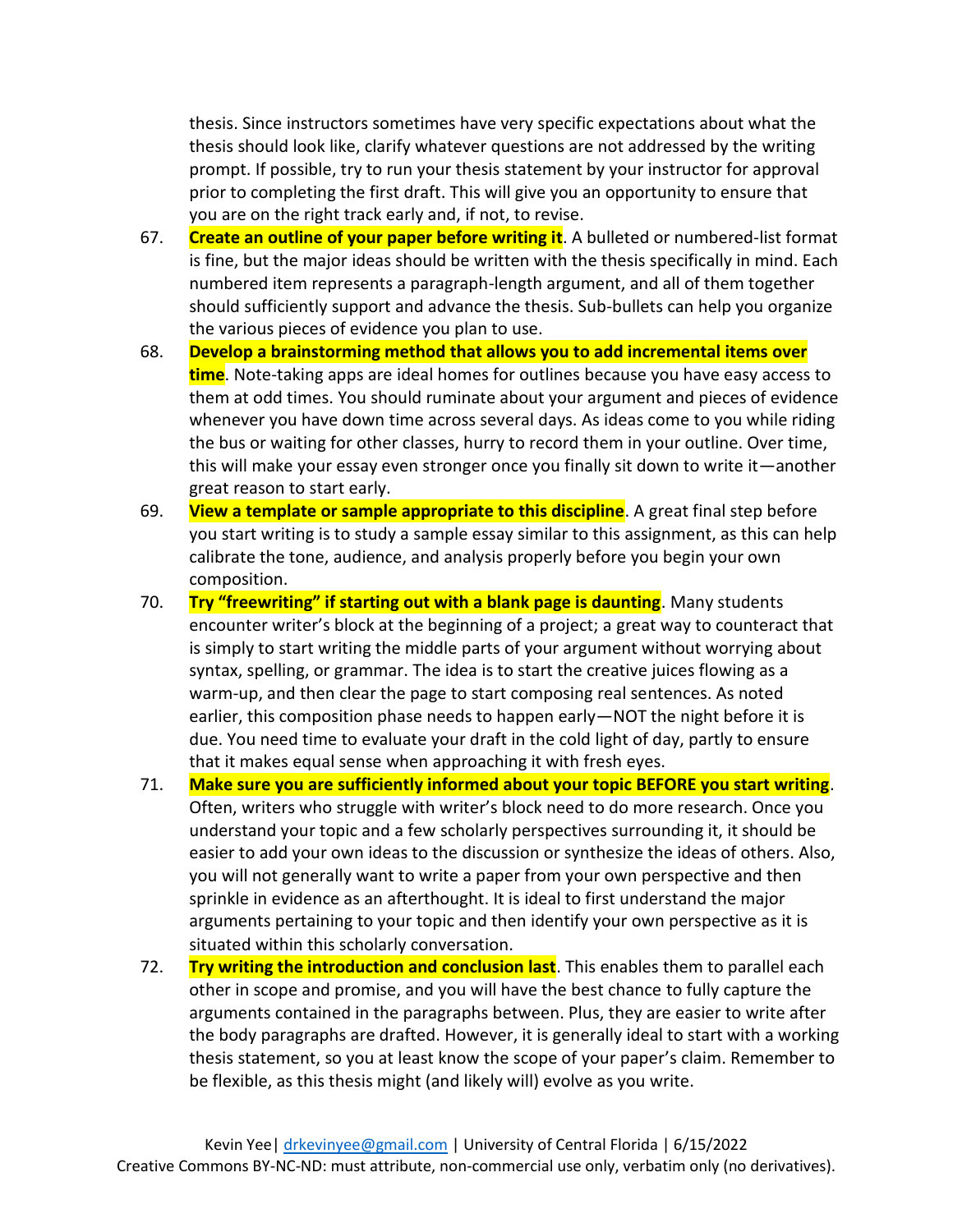- 73. **Evaluate the introduction and conclusion side by side**. Does the conclusion live up to the promise of the introduction? If not, be open to large-scale adjustments to both. Does the introduction adequately set up and define concepts you will incorporate into your thesis? Does it start generally enough (but not TOO generally)? Does the conclusion properly situate your findings in a wider context?
- 74. **Find a peer editor for ideas and arguments**. You're looking for someone to help with the conceptual elements of the essay at this point, not fixing grammar or spelling. That makes a classmate arguably a better choice than other friends you may have. At this point in the revision process, you need to stay highly willing to discard entire subarguments and paragraphs. Keep in mind that the ultimate goal is a strong and cohesive argument, not finishing early.
- 75. **Re-write individual sentences throughout the body of the essay, even though you think you don't need to**. The work of writing, author Stephen King once claimed, is actually re-writing. Modern software makes it easy to think of the work being done and now needing only minor tweaks, but that kind of activity is editing, not rewriting.
- 76. **Create a reverse outline as a final double-check**. After the essay is fully written and has undergone significant re-writing, the final versions of the paragraphs may have shifted significantly from the original intent. For an argument to be fully convincing, its constituent parts need to meet certain tests. Do these sub arguments provide sufficient exploration of the issues to make the case? Are there any missing components which normally would be necessary to complete the argument? Reducing your body paragraphs to one sentence summaries can help you identify if the component paragraphs offer all necessary and sufficient sub-arguments for the main argument to be proven.
- 77. **Find a peer editor for proofreading**. For surface-level problems like spelling, punctuation, and readability, it helps to have someone other than you read the essay with a pen in hand. As a last resort, proofread your own paragraphs in backwards order, a trick that will help you focus on sentence mechanics without becoming distracted by the argument.
- 78. **Read your work out loud**. In most cases, reading your paper out loud will allow you to catch grammatical errors and enhance your style. While our eyes will often "fix" errors for us as we read quickly, reading out loud forces us to slow down and catch problems we would otherwise miss.

### Chapter Eight – Online Classes

79. **Explore the navigation of each course until you fully understand it**. Every instructor assembles online courses differently, and you want to ensure you know where to find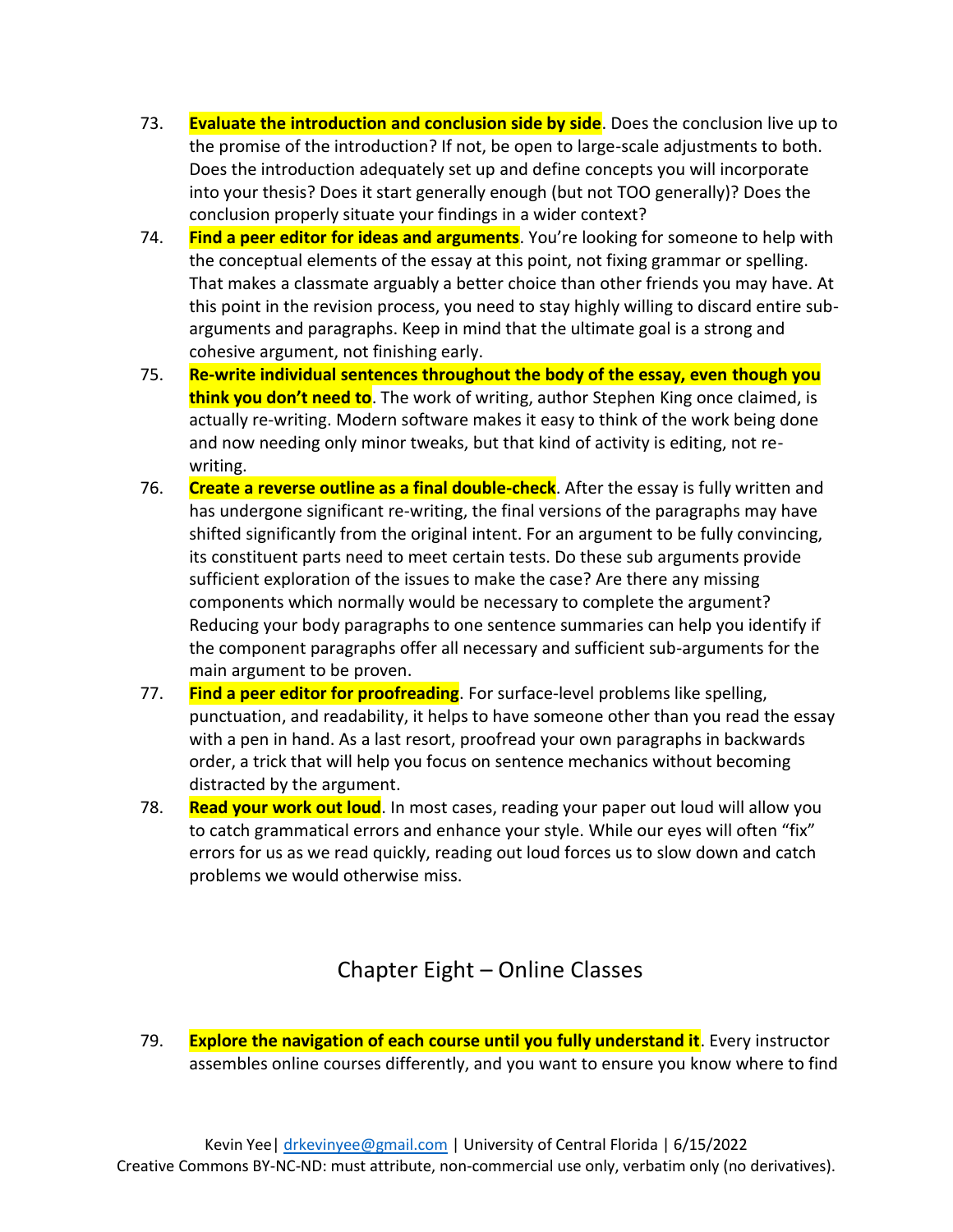assignments, due dates, content, and grades. Do not assume that every instructor will use the same logic in what to click and when, or how to access each module!

- 80. **Early in the semester, map out due dates for major assignments and create a plan to complete them**. Add not only due dates, but also milestones toward completion (outline, first draft, etc.) to your personal calendar system. Be sure to block out time on the calendar for working on these milestones, as well as the self-imposed due dates themselves.
- 81. **Log in daily and check on every course**. Instructors might send emails or attachments that need immediate attention, of course, but your daily check-in should go deeper than that. Studies show that engaging in the content every day, or as close to daily as you can, improves learning and grades. Reviewing the content at regular intervals allows for steady progress, and also the deepest kind of learning.
- 82. **Study offline the same way you would for a face-to-face course**. It's easy to approach an online course by just working through the given tasks, but this is not ideal. You should view the online tasks as equivalent to the time spent going to lecture (and maybe also doing the required reading) for a face-to-face class. Employ the same study habits of spaced retrieval practice while offline to truly learn the material. You might also want to engage with classmates online or in person to review and discuss course content. Time on task alone, especially if it's mentally passive, will not lead to learning.
- 83. **When posting to discussion boards, always seek to add substantive value so that you are advancing the conversation**. Posted replies that are fundamentally some version of agreeing with a previous poster neither help you understand the material better nor often lead to full credit for the assignment. In general, aim to give discussion board posts as much thought as you would a spoken comment in a faceto-face class.
- 84. **Avoid the temptation to cheat, even when you think you won't get caught**. For one thing, you should know that instructors have powerful tools within the online software to detect cheating on tests—sometimes it's a proctoring software that will use your own webcam to monitor you, and other times it's the course itself recording as you switch browsers while taking the test. It is harder to get away with cheating online than you might think. But even more importantly, cheating truly means cheating yourself. By not learning the material, you are exposing yourself to risk in your later career, and simultaneously short-changing yourself on the very material you are paying all that tuition for!

### Chapter Nine – Wellness and Time Management

85. **Insist on more sleep than you think is the minimum**. Getting enough sleep to avoid feeling tired is a common starting point, but it's insufficient. Deep sleep is the only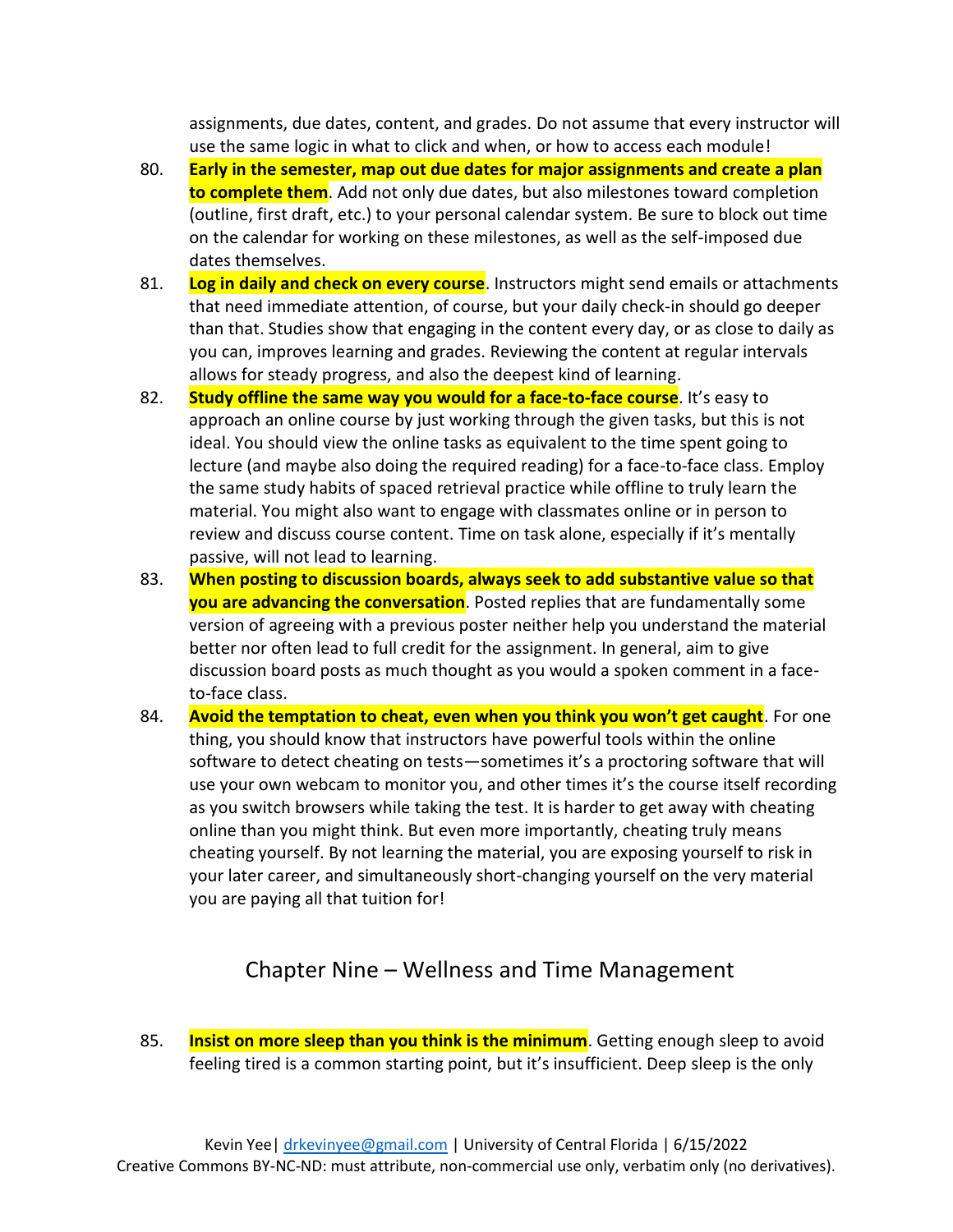time your brain encodes long-term memories out of the supply of short-term memories, so without sufficient deep sleep, your brain literally has a harder time learning the material and concepts you're being asked to master. Most students need a minimum of 7-8 hours of sleep per night, but some may need more than eight.

- 86. **Eat properly to keep your brain functioning at peak levels**. Because the brain is an organ that needs the right levels of water, nutrients, and electrolytes, proper nutrition isn't just about avoiding weight gain (or unnatural weight loss, for that matter). It's also important for optimal brain function. Without proper nutrition, your brain will be literally unable to learn the academic material you're given.
- 87. **Develop a calendar system and use it consistently**. Whether you choose a paper system or an app, your first step should be to block off your classes. Then, schedule individual events with real dates rather than assuming every week will be the same. Schedule study time into your calendar the same way you would a class, and treat that time as non-negotiable. You will want to dedicate at least three hours per week (and possibly as many as six) for each class. Obviously, classes with heavier reading or memorization loads will take more time. It's better to budget conservatively and end up with too much time allotted to study than the reverse.
- 88. **Schedule time for entertainment on the calendar as well—this is part of effective time management**. In fact, it's a necessity for a fully healthy brain. Trying to work all the time truly will lead to burnout. As you schedule fun activities, remember to not allow them to overshadow your academic duties.
- 89. **Because life intervenes, you do want some time to be fully unscheduled on your calendar**. If you try to schedule every last hour, you're likely to create other problems when chores or other necessary life events occur. If no other duties pop up, treat this found time as additional time for entertainment (which you can do because you already responsibly allotted all the necessary time to academics previously).
- 90. **Keep balance a primary focus**. A rigorous approach to calendaring will help with the balance you are striving for, but your mental attitude about balance must go beyond this. Certainly balance is a relevant concept to overeating, alcohol use, or unhealthy habits like smoking. But discipline is also needed to ensure that fun does not take over, and eclipse your academic reasons for being at college. Hint: video games are a particular problem for some students.
- 91. **Exercise is a key component of proper health**. The benefits go far beyond weight control; exercise invigorates the mind and provides absolutely measurable benefits to academics and brain function. Put simply, your brain will function at its maximum potential when paired with a healthy body that is exercised regularly.
- 92. **Make mental health a priority**. This broad topic extends in many directions. You'll want friends so you can socialize, as there is ample evidence that a college experience without socialization can be so lonely that some students in that situation drop out. Develop practices to minimize stress, which could include yoga or meditation. Most importantly, consult a professional if you start to feel overwhelmed or hopeless. Mental health is the bedrock of fruitful academic exploration, and if you feel things are off, don't hesitate to seek help on campus.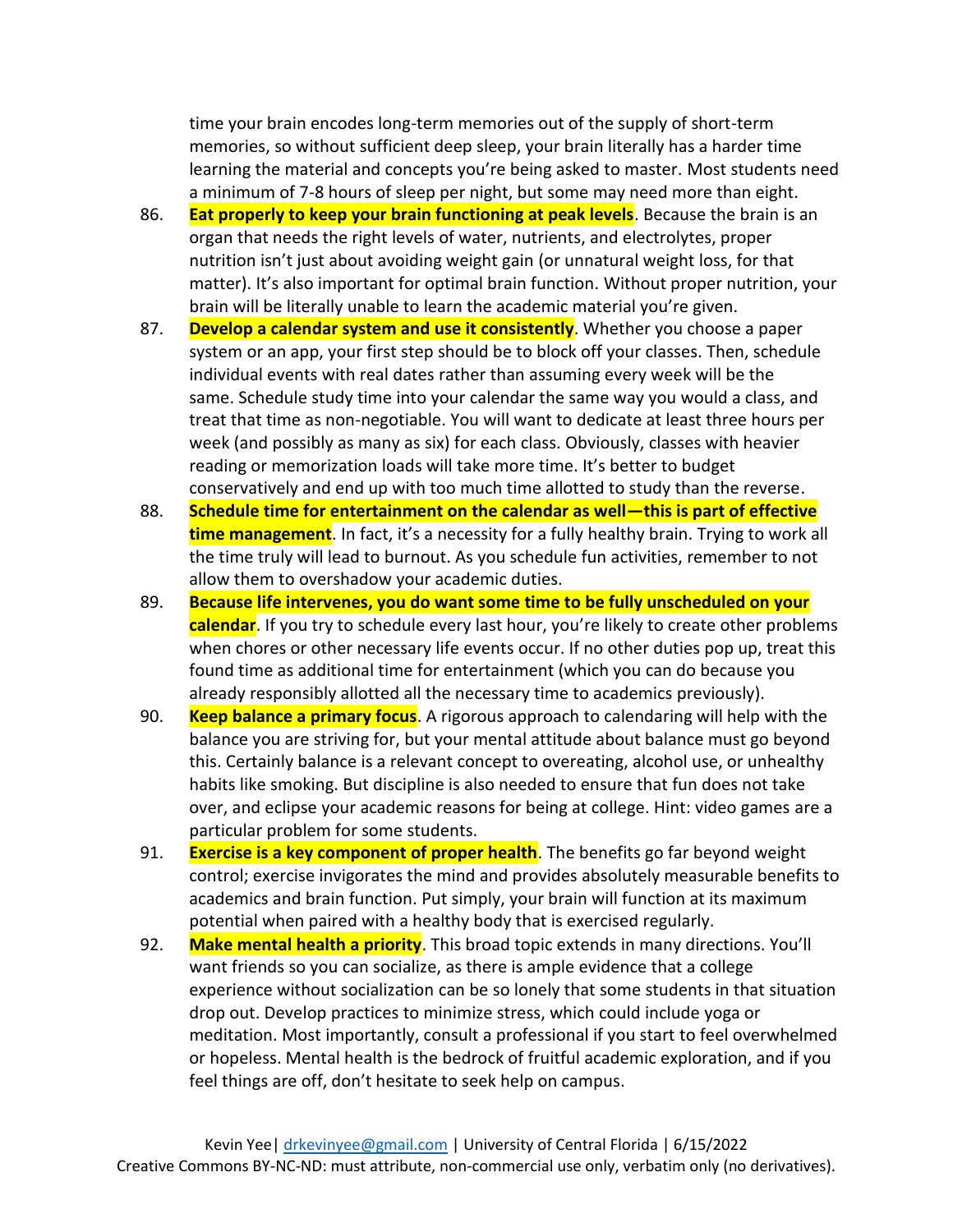### Chapter Ten – Faculty Expectations: What Faculty Want You to Know

- 93. **Use professional titles and a respectful tone in all interactions with faculty**. Of course it is disrespectful to use first names, even when they do so with you, but you should also avoid using Mr., Mrs., or Ms. unless explicitly told to do so. It's better to assume that every instructor has a Ph.D. and thus refer to them as Dr. as your default. If they wish to be called anything else, they will let you know.
- 94. **Actually read through the syllabus**. While this may seem like drudgery, the syllabus is usually painstakingly built by the instructor to answer the kinds of questions students ask mid-semester. It's off-putting to faculty when students ask questions that are easily answered by checking the syllabus, so always look there before asking.
- 95. **Finish the assigned readings before each class period**. Instructors design class time, lectures, and activities with the assumption that you've done the reading. If you haven't, you'll only be able to realize a fraction of the learning and depth intended, even if it sometimes deceptively looks like the class time taught you everything you need to know. Even in those cases where the lecture appears to be addressing the same topics as the reading, you will be in a much stronger learning position if the lecture serves as reinforcement and clarification, rather than introduction to the content.
- 96. **Assume you should spend two hours on reading, studying, and homework for every hour spent in class**. The 2:1 ratio (which some instructors know as a 3:1 ratio, which was more common several years ago) means that a 3-credit class should result in six hours per week spent outside of class. That time must include study, memorization, note-review, and self-quizzing. If your reading and/or homework load is so heavy that you already spend six hours without study, you'll simply need to dedicate more time to that class. The study time is truly THE key component to actually learning material, and should never be skipped.
- 97. **Complete the assigned homework even if it's never collected**. The instructor designed the learning environment with specific practice in mind, and if you skip the homework because you figured out over time that it's never collected and/or graded, you are robbing YOURSELF of the ideal learning environment. Instructors do not lightly assign work just to keep students busy; the homework tasks are specifically chosen to practice key skills. If you find that you would like to review these assignments with instructors, make an appointment to visit their office hours.
- 98. **Be present, attentive, and active in class**. This sounds like an obvious statement, but in almost every class, there are nevertheless students who feel that attendance, staying awake, and paying attention without multitasking are optional. All of these activities irk instructors to various degrees, and as you know by now, all of them also hinder your ability to learn.